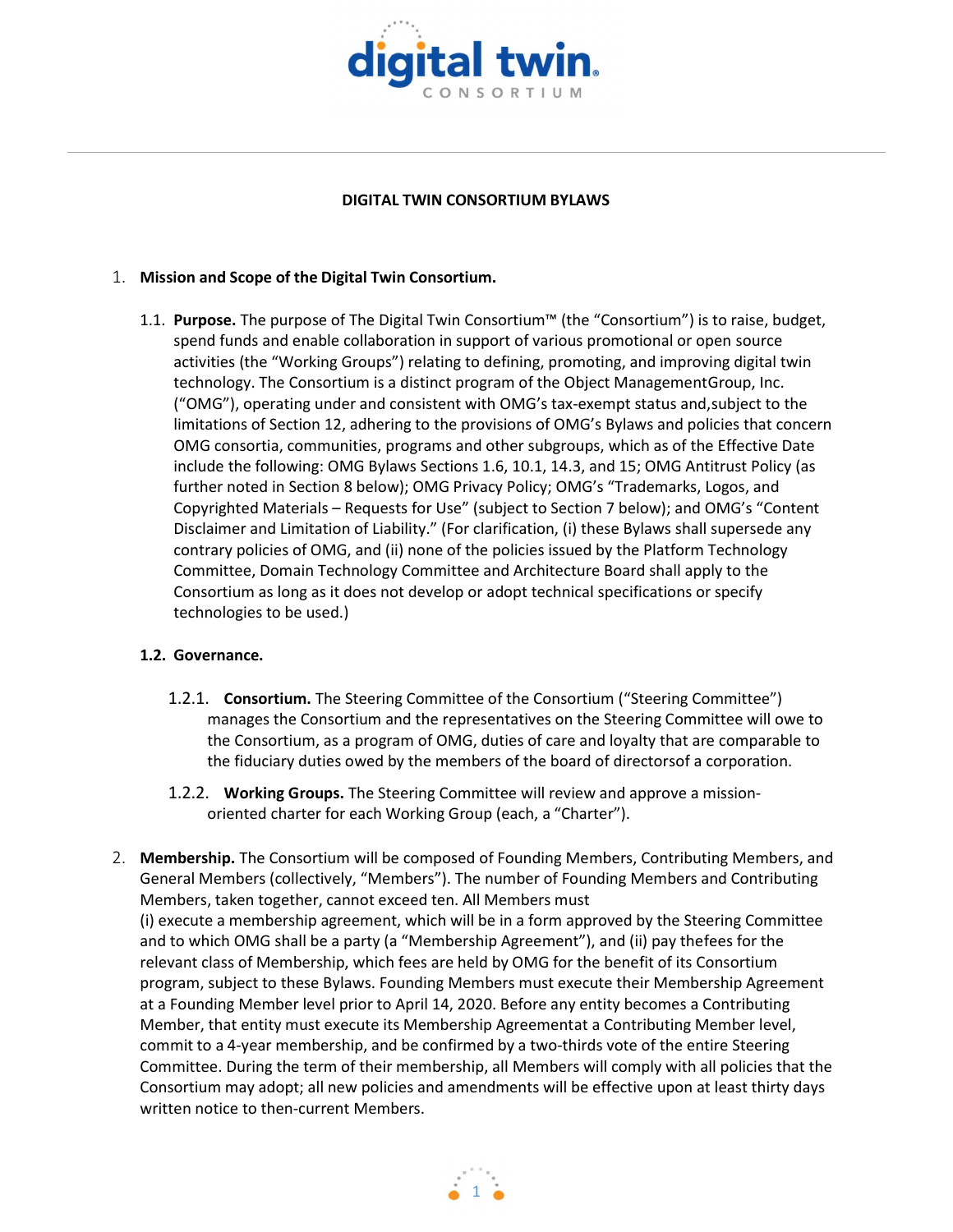

- 2.1. General Members will be entitled to:
	- 2.1.1. Participate in Consortium general meetings, initiatives, events and any other activities; and
	- 2.1.2. Identify themselves as members of the Consortium supporting the Consortium.
- 2.2. Contributing Members will be entitled to all the rights of General Members and will be additionally entitled to appoint a representative to the Steering Committee.
- 2.3. Founding Members will be entitled to all the rights of General Members and will be additionally entitled to appoint a representative to the Steering Committee.
- 2.4. Affiliates. A Member and its Affiliates will be treated as a single Member. A Member's "Affiliates" are all other entities that Control, are Controlled by, or are under common Control with that entity. As used herein, "Control" means (a) in the case of corporate entities, direct or indirect ownership of more than fifty percent (50%) of the stock or shares having the right to vote for the election of directors, and (b) in the case of a limited liability company or other non-stock entities, the direct or indirect power to manage, direct, or cause the direction of the management and policies of the non-stockentity or the power to elect more than fifty percent (50%) of the members of the governing body of such non-corporate entity.
- 2.5. No Membership Assignment. Consortium Membership is non-transferable, non-salable and non-assignable, but a Member may transfer its current Membership to a successor of substantially all of its business or assets, whether by merger, sale or otherwise, if the successor agrees to be bound by these Bylaws and the Membership Agreement.

## 3. Steering Committee.

3.1. Steering Committee Representatives. Each Founding Member and each Contributing Member will appoint one voting representative and one alternate to the Steering Committee. If the voting representative cannot attend a Steering Committee meeting, the voting representative may designate its voting responsibility to the alternate. The Executive Director of the Consortium will be an ex officio voting representative on the Steering Committee. Each of the representatives on the Steering Committee (except the Executive Director) will be appointed by a Consortium Member.

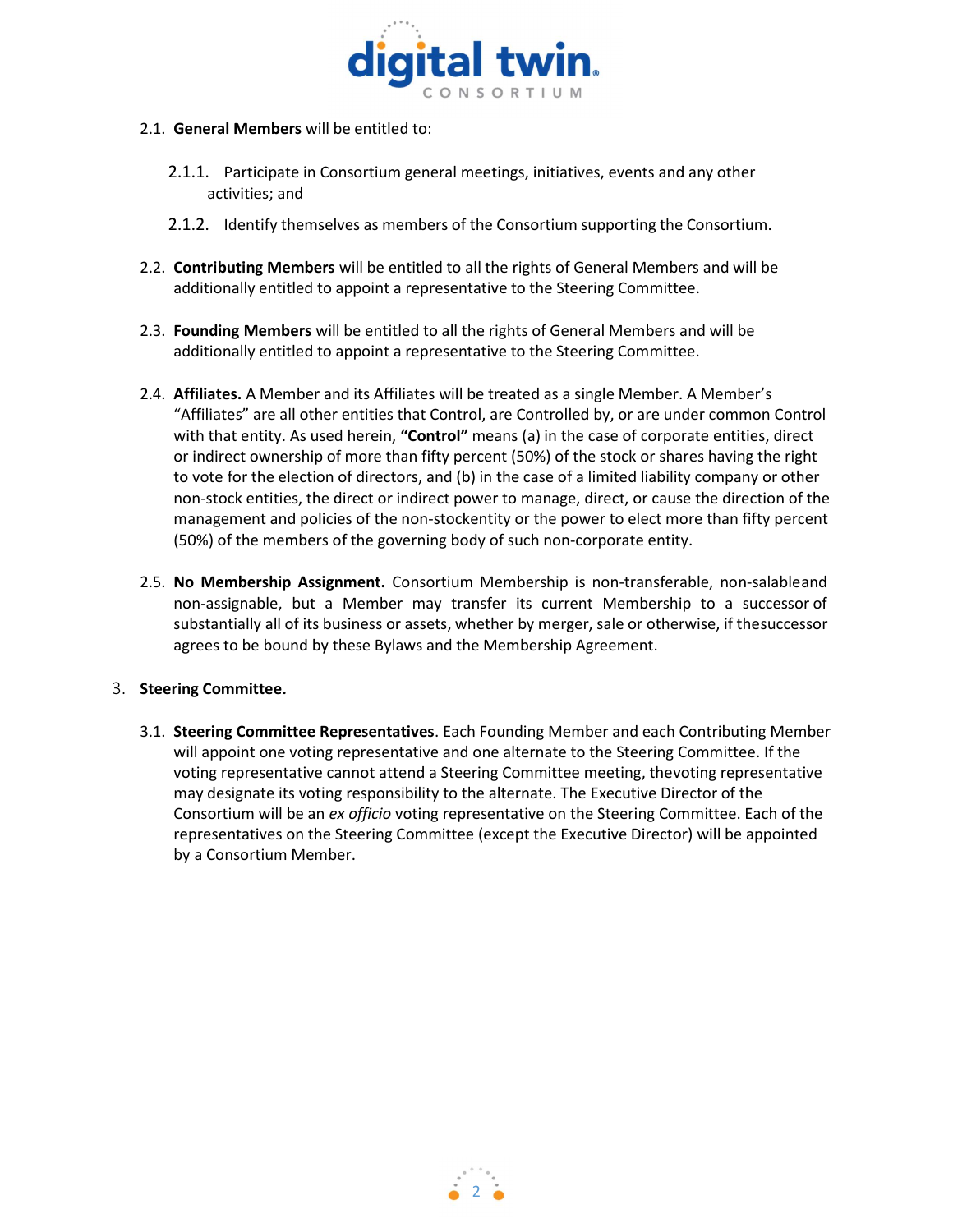

## 3.2. Conduct of Meeting

- 3.2.1. Meeting Times and Places. The Steering Committee will meet at such times as agreed upon by the voting representatives of the Steering Committee, who may participate in meetings by conference telephone or similar means of remote communication.
- 3.2.2. Participants. Steering Committee meetings will be limited to the Steering Committee representatives, invited guests, and the Executive Director.
- 3.2.3. Quorum & Voting. Steering Committee meetings follow the requirements for quorum and voting defined in these Bylaws.
- 3.2.4. Confidentiality. Information disclosed in Steering Committee meetings is not confidential, despite any markings or statements to the contrary; provided that information concerning the business or operations of OMG disclosed at these meetings shall be confidential, except as otherwise determined by the OMG Board. Regardless, no attendee may make any public disclosures of any Steering Committee meeting information without the approval of the Steering Committee authorizing that disclosure.

# 3.3. Officers and Executive Director.

3.3.1. Appointment. There will be a minimum of three officers ("Officers") of the Consortium, a Chairperson ("Chair"), a Secretary, and a Treasurer. The Officers mustbe Steering Committee voting representatives. The Steering Committee will nominate and elect the Officers at the first meeting. Additional Officer positions may be created by a vote of the Steering Committee.

## 3.3.2. Responsibilities.

- 3.3.2.1. Chair. The Chair will preside over meetings of the Steering Committee and manage any day-to-day operational decisions.
- **3.3.2.2.** Secretary. The Secretary will keep a full and complete record of the proceedings of the Steering Committee, will give notice of all meetings of the Members, will supervise the Consortium's recordkeeping, and will submit minutes for Steering Committee approval.
- 3.3.2.3. Treasurer. The Treasurer will assist in the preparation of budgets for Steering Committee approval, monitor expenses against the budget and authorize expenditures in excess of \$5,000 that are not in the approved budget.
- 3.3.2.4. Executive Director. The Executive Director of the Consortium ("Executive Director") is appointed by OMG, subject to the approval of the Steering Committee, and may be removed by the Steering Committee. The Executive Director shall be an ex officio voting member of the Steering Committee and responsible for facilitating its meetings and actions. Additionally, the Officers may delegate any of their respective duties to the Executive Director.

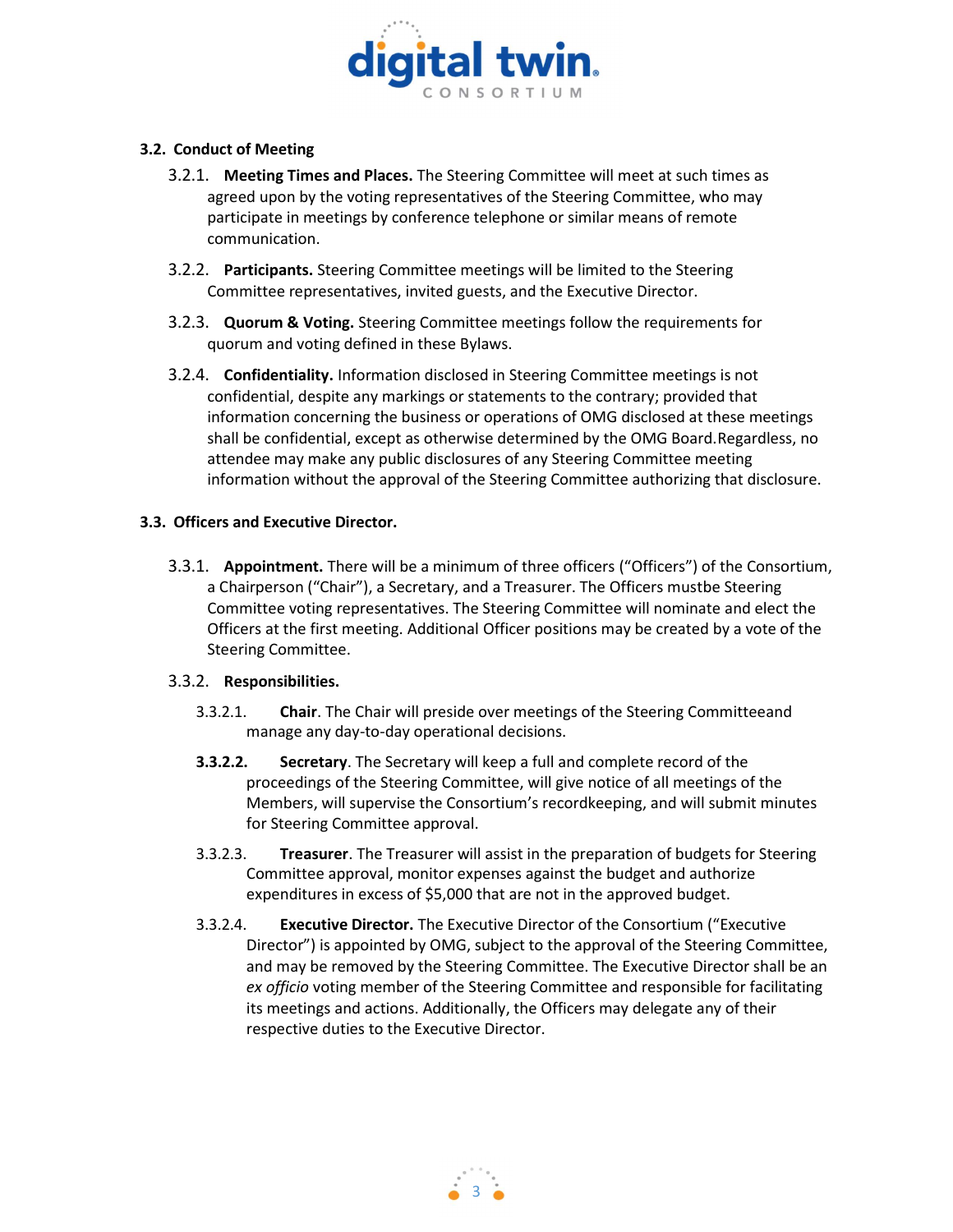

- 3.4. Steering Committee Responsibilities. The Steering Committee will be responsible for overall management of the Consortium, including the following:
	- 3.4.1. Approving and removing the Executive Director, as provided in Section 3.3.2.4.
	- 3.4.2. Approving a budget directing the use of funds raised by the Consortium from all sources of revenue;
	- 3.4.3. Nominating, electing, and removing (with or without cause) Officers of the Consortium;
	- 3.4.4. Nominating, considering, and approving Working Groups to be supported by the Consortium;
	- 3.4.5. Overseeing all Consortium business and outreach matters;
	- 3.4.6. Adopting and maintaining policies or rules and procedures for the Consortium;
	- 3.4.7. Establishing advisory bodies, committees, programs or councils to resolve any particular matter or in support of the mission of the Consortium;
	- 3.4.8. Publishing use cases, user stories, websites and priorities to help inform the ecosystem and community;
	- 3.4.9. Voting on all decisions or matters coming before the Steering Committee.

Notwithstanding the foregoing, all actions and decisions of the Steering Committee shallbe reported to and subject to the oversight of OMG, subject to the limitation set forth in Section 12 below.

#### 4. Voting.

- 4.1. Quorum. Quorum for Steering Committee meetings will require at least fifty percent of the voting representatives to be present. If advance notice of the meeting has been given per normal means and timing, the Steering Committee may continue to meet evenif a quorum is not met but will be prevented from making any binding decisions at the meeting.
- 4.2. Decision Making. Decisions will be made based on consensus. If consensus cannot be reached, the Steering Committee will make the decision by a vote. In any vote, each voting representative will have one vote.
- 4.3. Default Majority Vote. Except as provided elsewhere in these Bylaws, decisions by voteat a meeting will require a simple majority vote of present non-abstaining voting representatives of the Steering Committee, provided a quorum for the meeting is met. Except as provided elsewhere in these Bylaws, decisions by electronic vote without a meeting will require a majority of all voting representatives of the Steering Committee members.

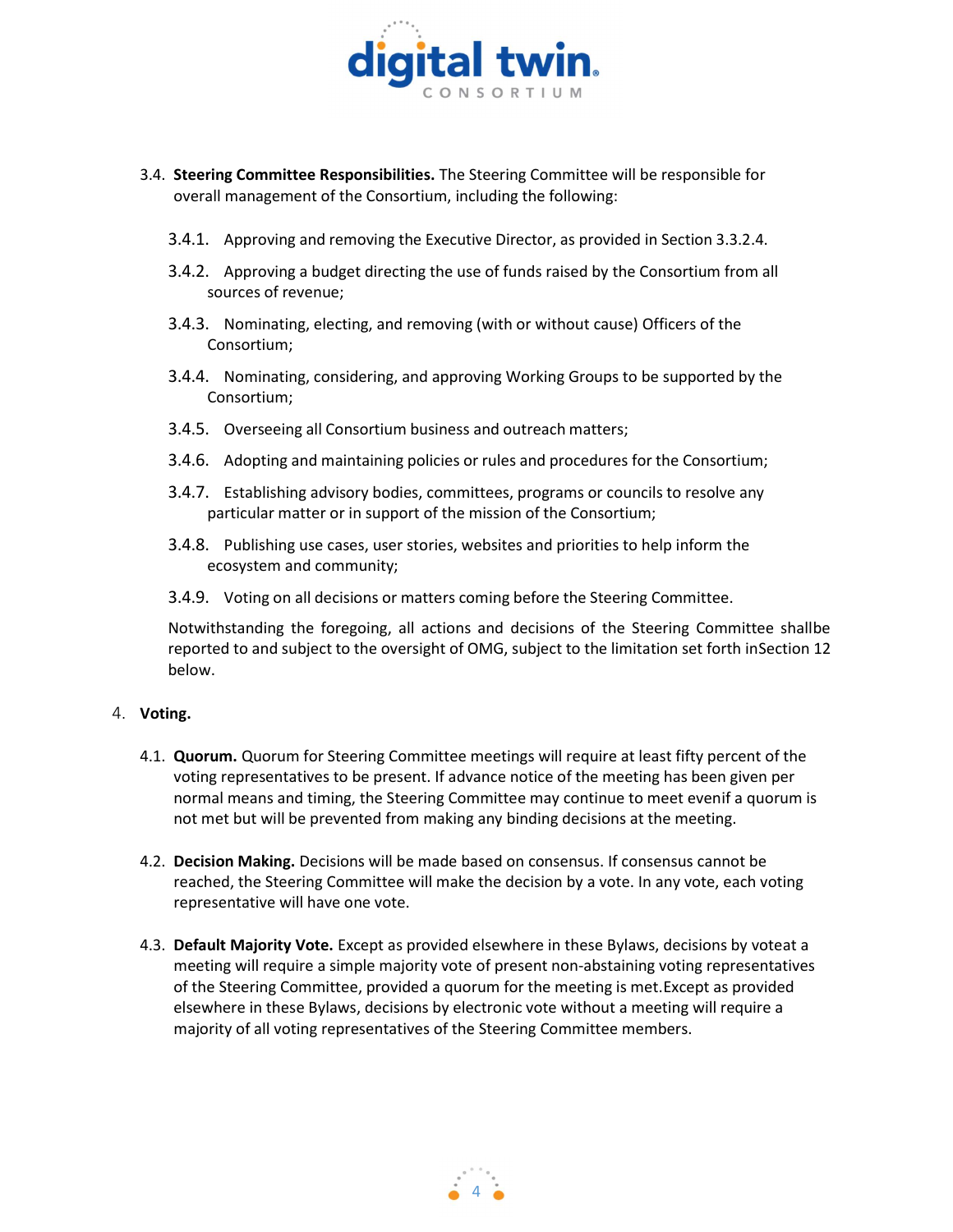

## 5. Termination of Membership.

- 5.1. The Steering Committee may suspend or terminate the membership of a Member as follows:
	- 5.1.1. Failure to Renew Membership. If the Member fails to pay owed dues within sixty (60) days after a written notification of delinquency is delivered to such Member, the Steering Committee by majority vote may elect either to suspend the Memberor terminate its membership.
	- 5.1.2. Resignation. If the Member provides written notice of resignation to the Consortium, its membership is terminated fifteen (15) days from the date that written notice is received by the Consortium.
	- 5.1.3. Violation of Policies or Duties of Membership. If the Steering Committee unanimously (except for the Steering Committee voting member appointed by the Member) finds that Member—after Member has had notice and opportunity to beheard on the issue—has violated any material provision of these Bylaws, the Member's Member Agreement, or other Consortium policies or procedures.
	- 5.1.4. Member's Dissolution. If a Member dissolves, its membership will be deemed terminated as of the dissolution date unless transferred to a successor (pursuant to section 2.5).
- 5.2. No Refund. A terminated Member shall not receive any refund of dues already paid forthe current dues period regardless of the basis for termination.
- 6. Working Groups. Initially the Consortium will have two types of Working Groups, promotional Working Groups and open source Working Groups.
	- 6.1. Promotional Working Groups. Promotional Working Groups shall have the general goal of promoting digital twins technology, and shall be subject to the intellectual property policy in Exhibit A.
	- 6.2. Open Source Working Groups. Open source Working Groups shall have the general goal of building open source software for digital twins technology, and shall be subject to the intellectual property policy in Exhibit B. Each open source Working Group Charter shall choose an appropriate license listed as a "Popular" license by the Open Source Initiative at https://opensource.org/licenses.
	- 6.3. No Standards Development. The Consortium does not develop or adopt technical specifications or specify technologies to be used, but may from time to time recommend that particular standard-setting or specification-development Working Groups be undertaken by standards setting organizations. The Consortium may also enter into liaison agreements with standards setting organizations.

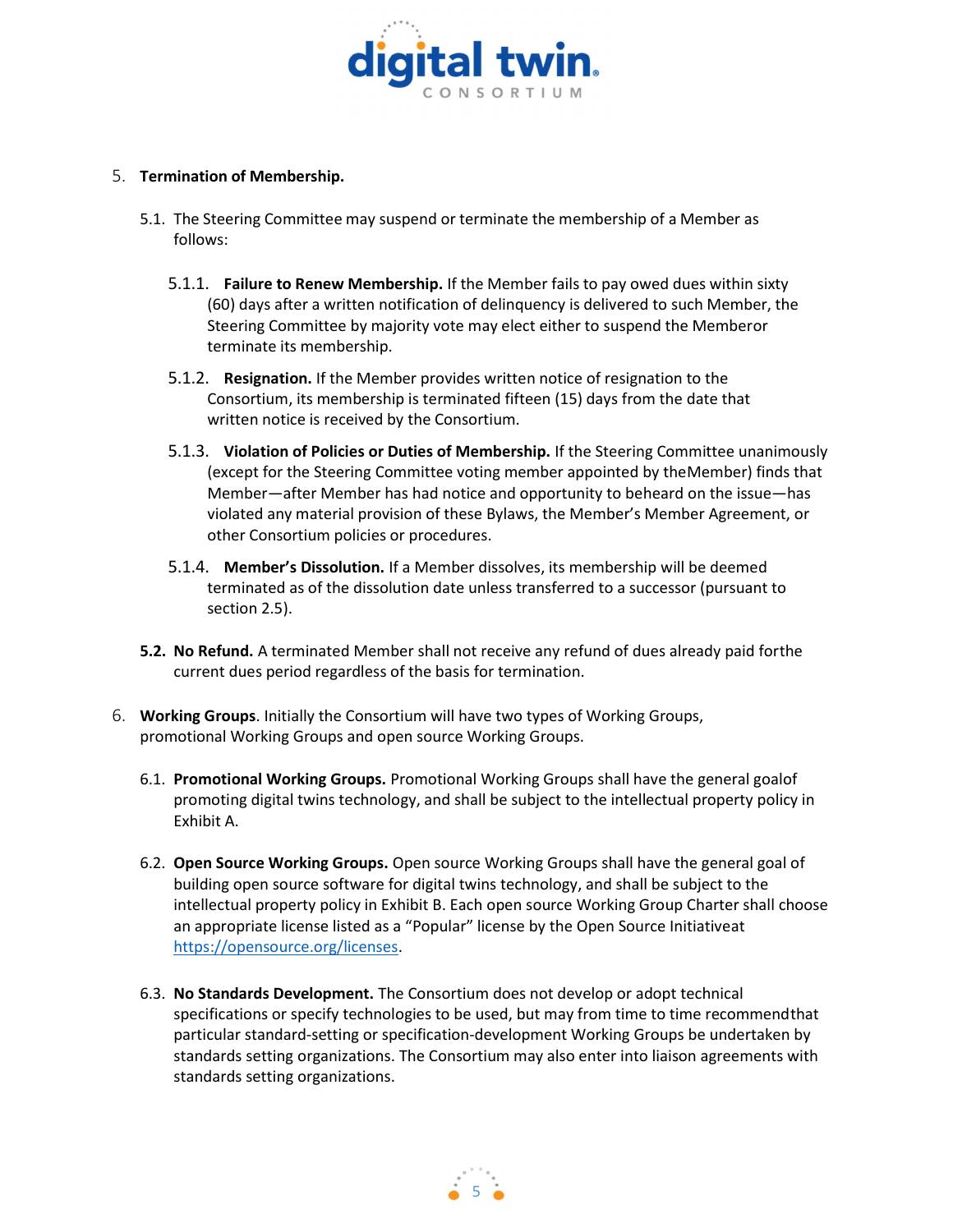

- 7. Trademarks. Any trademarks relating to the Consortium or any Working Group, including without limitation any mark relating to any Consortium programs, must be transferred to andheld by OMG for the benefit of its Consortium program, and be available for use pursuant to OMG's then-current trademark policies and procedures.
- 8. Antitrust Guidelines. The Consortium adopts the terms of OMG's Antitrust Law Compliance Policy Statement, as adopted and amended by OMG Board of Directors, 13th September 2016, available at: https://www.omg.org/cgi-bin/doc?omg/16-10-01.pdf.

## 9. Budget.

- 9.1. Annual Budget. The Steering Committee will approve an annual budget. The budget and the purposes to which it is applied must be consistent with both the non-profit and tax- exempt mission of OMG. OMG will be consulted on and may participate in the development of the budget, but the budgetary decisions of the Steering Committee are final except as provided in Section 12.
- 9.2. OMG Reporting. OMG will provide the Steering Committee with regular reports of spendlevels against the budget. Under no circumstances will OMG have any expectation or obligation to undertake an action on behalf of the Consortium or otherwise related to the Consortium that is not covered in full by funds raised by the Consortium.
- 9.3. Unfunded Obligations. In the event an unbudgeted or otherwise unfunded obligation arises related to the Consortium, OMG will coordinate with the Steering Committee toaddress gap funding requirements.

## 10. General & Administrative Expenses.

- 10.1. Property Held For Consortium. OMG will hold funds, dues, and other cash received on behalf of the Consortium ("Funds") for the use and benefit of its Consortium program, subject to Section 10.2, and may disburse those Funds in accordance with the budget, provided that (i) amounts up to \$5000 that are not in the budget may be disbursed as approved or directed by the Treasurer, and (ii) amounts up to \$10,000 that are not in the budget may be disbursed as approved or directed by the Executive Director and Chair. OMG will provide information and reports to confirm how Funds were spent.
- 10.2. Shared Services. The budget and related expenditures will permit OMG to retain a portion of the Funds for use outside its Consortium program as compensation for the finance, accounting, operations and other services it will provide the Consortium (the "Shared Services"). The Shared Services and applicable percentage are further set out in Schedule A.

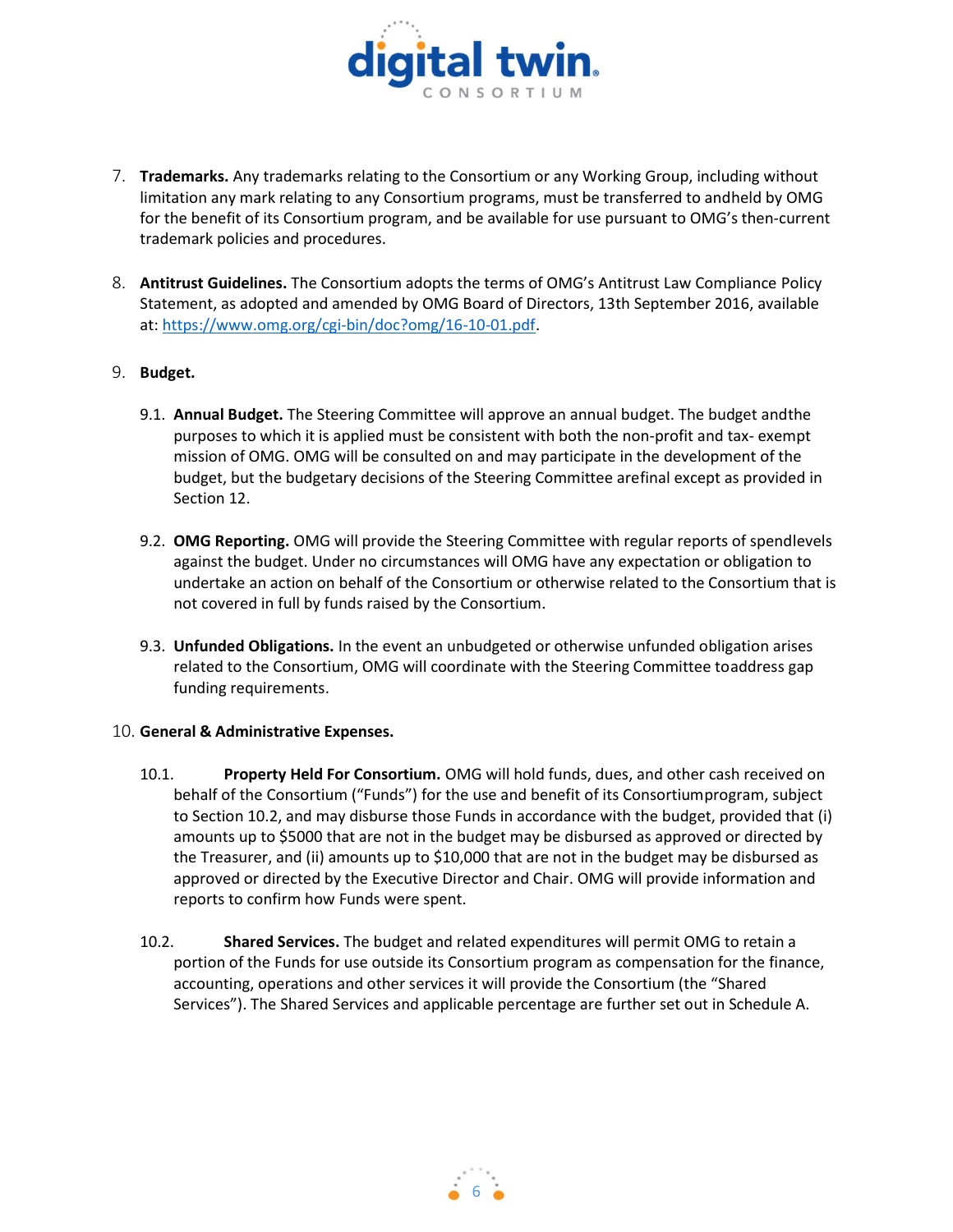

11. **Amendments.** These Bylaws may be amended by a two-thirds vote of the entire Steering Committee, provided that the provisions establishing OMG's rights hereunder, including without limitation Section 12, cannot be amended without the express written consent of OMG.

#### 12. OMG Authority.

- 12.1. Override. OMG may override or overturn any decisions, policies, bylaws, budget, spending decision or other actions made or undertaken by the Consortium or its Steering Committee if OMG's Board has a good faith belief that one or more of the following apply:
	- 12.1.1. The decision or action could jeopardize OMG's nonprofit or tax-exempt status.
	- 12.1.2. The decision or action could violate, or cause OMG to be in breach of, any law, rule, order, governing document, or contract that is binding on OMG, including without limitation applicable antitrust, privacy and export control laws and regulations.
	- 12.1.3. The decision or action could cause the OMG Board to be in breach of its fiduciary duties.
- 12.2. **Consortium Assets; Removal.** For clarification, all copyrights, trademarks, and other properties or assets acquired by or developed by the Consortium are and shall at all times be deemed properties and assets of OMG, and may not be removed from OMG's ownership and control, provided that these assets shall be held by OMG for the benefit of its Consortium program, subject to these Bylaws.

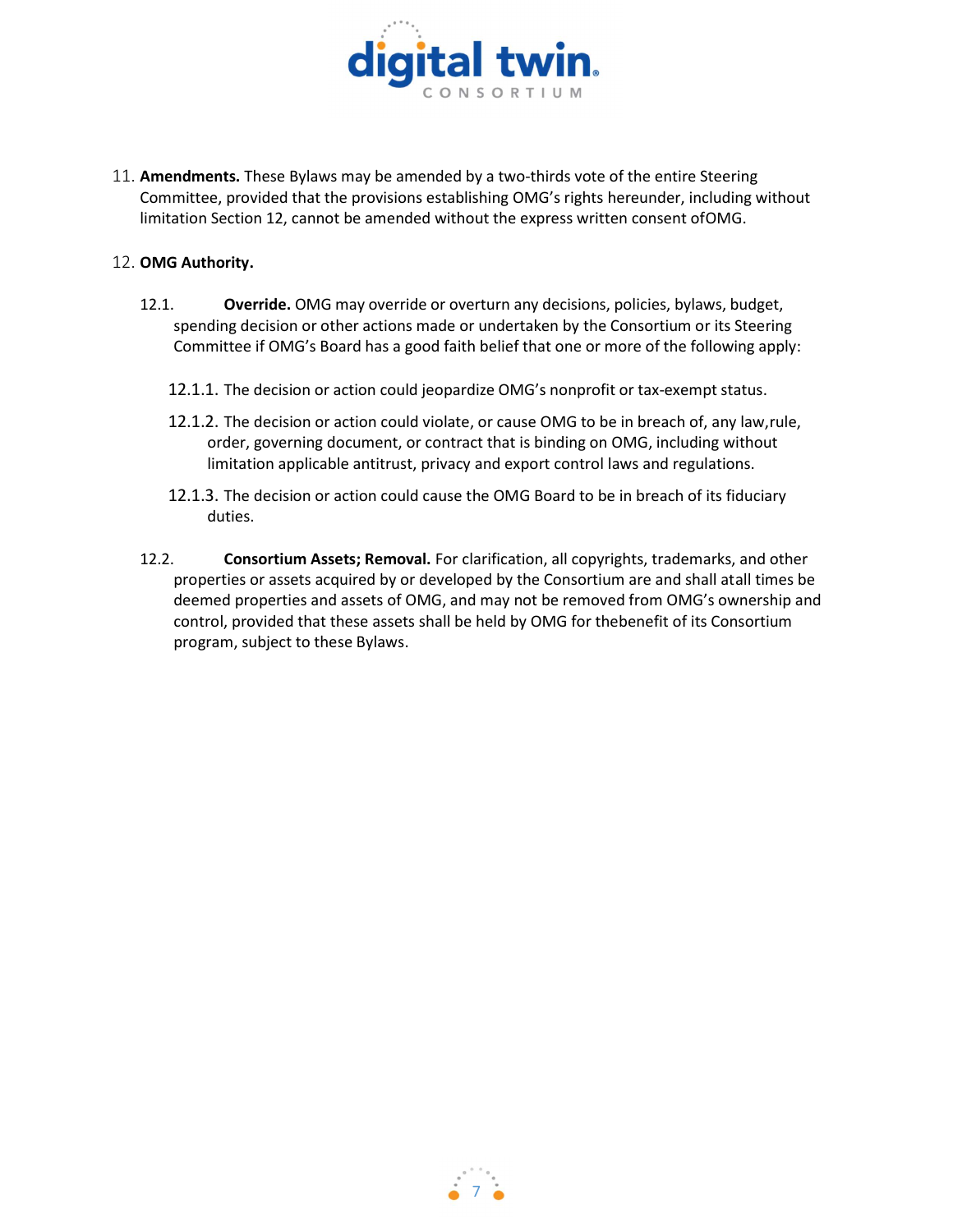

## EXHIBIT A

# Promotional Working Group Intellectual Property Policy

- 1. Copyright License and Ownership. Each Member agrees to grant, and hereby grants, Digital Twin Consortium a nonexclusive, irrevocable, sublicensable, royalty-free, paid up, worldwide license, under its copyright or license rights in the Content Contribution, to use, copy and modify the Content Contribution, to make derivative works from it, and to publicly display, publicly perform and distribute the Content Contribution and any such modifications and derivative works. Subject to the Member's or other person's ownership of copyright in a Content Contribution, Digital Twin Consortium shall own all copyright rights in any compilation or derivative work created by Digital Twin Consortium from Content Contributions in accordance with the copyright license expressly granted under this Section and the terms of this Promotional Working Group Intellectual Property Policy.
- 2. Patents. Except as specifically agreed under a separate agreement, no patent license or rights are granted (whether by implication, estoppel, or otherwise) by any Member(s) to any other Member(s) or third parties.
- 3. Content Contribution means any material (other than software) that (a) is submitted to a Working Group by a representative of a Member (or by another person expressly permitted to do so by the Steering Committee or Executive Director) in any written, electronic (including email) or other tangible form, such as during an in-person meeting or in an electronic conference or mailing list maintained by Digital Twin Consortium, and (b) is proposed for inclusion in a Digital Twin Consortium deliverable (other than software), such as a reference architecture, test case or white paper.

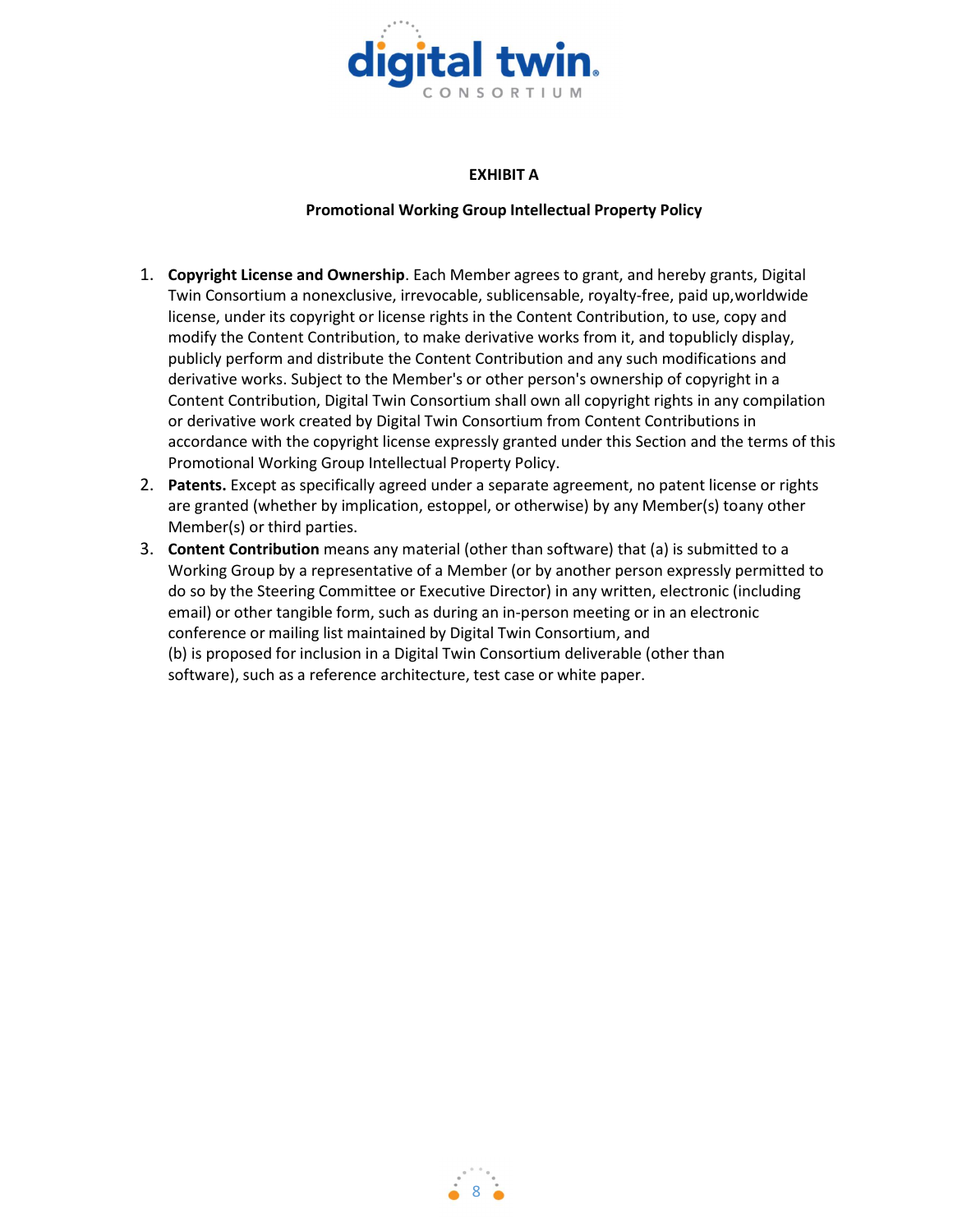

## EXHIBIT B

#### Open Source Working Group Intellectual Property Policy

- 1. The Consortium, its Members, and Persons contributing software code or Data contributions for use by the Consortium acknowledge that the copyright in all such contributions ("Code Contributions or "Data Contributions" respectively) will be retained by the copyright holder as independent works of authorship and that no contributor or copyright holder will be required to assign copyrights in Code Contribution to the Working Group. "Data" means information contributed to the Consortium for machine analysis.
- 2. Code contributions. Except as described in Section 3, all Code Contributions to the Working Group are subject to the following:
	- a. All new inbound Code Contributions to the Working Group must be made using the license selected by the Working Group, with the approval of the Steering Committee, from among the "Popular" licenses approved by the Open Source Initiative (the "Working Group Code License"); for clarification, each open source Working Group may adopt a different form of OSI-approved license, subject to the approval of the Steering Committee.
	- b. All new inbound Code Contributions must also be accompanied by a Developer Certificate of Origin (http://developercertificate.org) sign-off in the source code system that is submitted through a contribution process that will bind the authorized contributor and, if not self-employed, the contributor's employer to the applicable license;
	- c. All outbound code distributed or developed by a Working Group ("Developed Code," which may consist of Code Contributions, of modifications or derivative works of Code Contributions, or of newly developed code) will be made available under the Working Group Code License.
	- d. The Working Group may seek to integrate with and contribute Developed Code back to other open source projects ("Upstream Code Projects"). When integrating such code, the Working Group will determine whether it is willing and able to conform to all license requirements of the Upstream Projects, including dependencies, leveraged by the Working Group. Contributions of Developed Code to Upstream Code Projects not stored within the repository that holds the Working Group's Developed Code will comply with the contribution process and license terms for the applicable Upstream Project.
- 3. Exceptions to Code Contributions. The Steering Committee may approve the use of an alternative license or licenses for inbound or outbound Code Contributions or other Developed Code on an exception basis. To request an exception, the Working Group will be required to describe the Code Contribution or Developed Code at issue, the alternative open source license(s), and the justification for using an alternative open source license for the Working Group. License exceptions must be approved by a two-thirds vote of the entire Steering Committee. In the event of a license change to an existing project, Code Contributions prior to the license change remain under the previous license unless otherwise approved by the contributor.
- 4. Documentation. Documentation will be received and made available by the Working Group under the Working Group Code License.
- 5. Data Contributions. Except as described in Section 5, all Data Contributions to the Working Group are subject to the following:

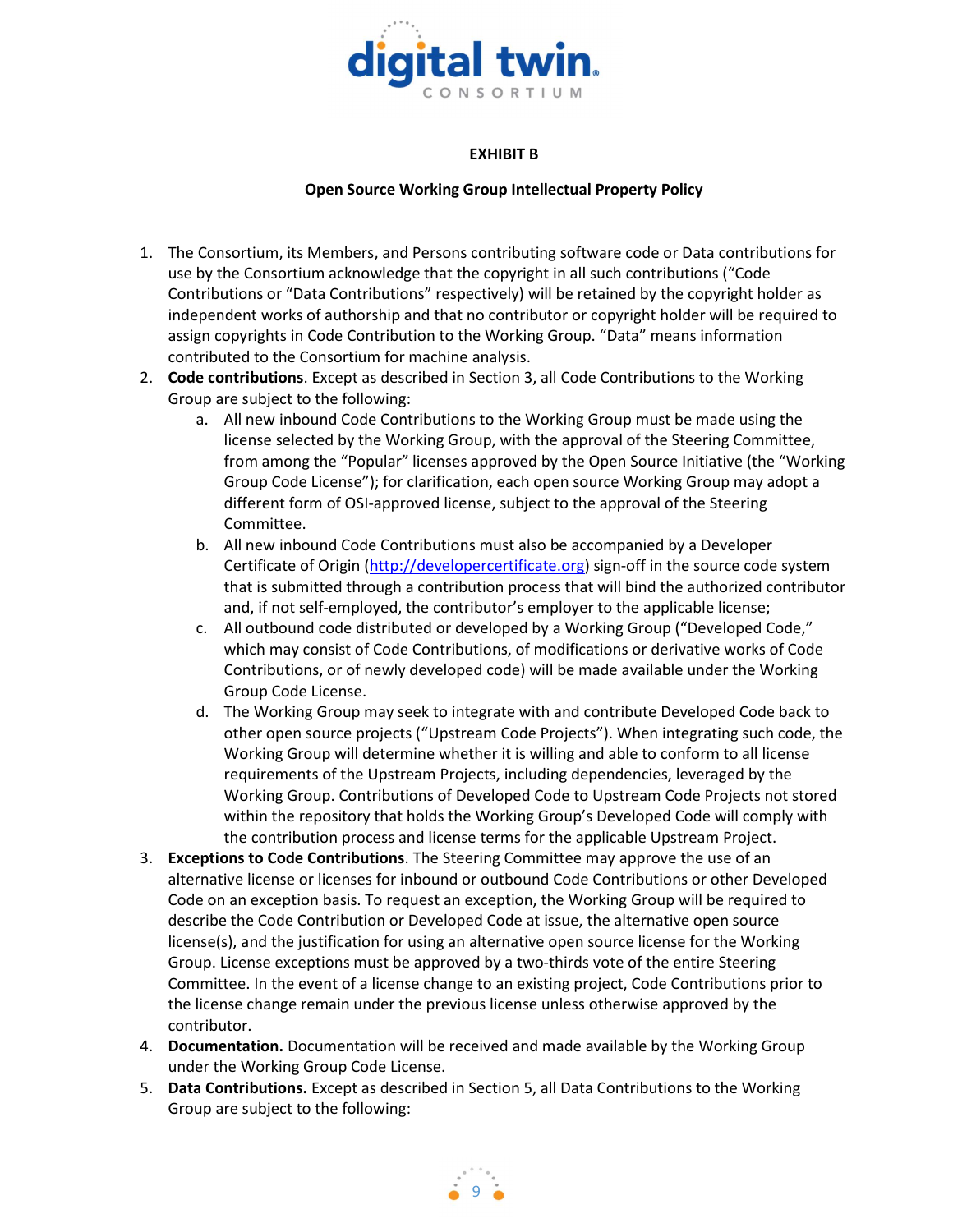

- a. All new inbound Data Contributions to the Working Group must be made using the license selected by the Working Group, with the approval of the Steering Committee, from among the Community Data License Agreements listed on cdla.dev (the "Working Group Data License.").
- b. All new inbound Data Contributions must also be accompanied by a representation from the contributor they have the rights necessary to make the Data Contribution available under the Working Group Data License.
- c. All outbound Data distributed or developed by a Working Group ("Developed Data," which may consist of Data Contributions, of modifications to Data Contributions, or of newly developed Data), if made available, will be under the Working Group Data License.
- d. The Working Group may seek to integrate with and contribute Developed Data back to other data projects ("Upstream Data Projects"). When integrating such data, the Working Group will determine whether it is willing and able to conform to all license requirements of the Upstream Projects, including dependencies, leveraged by the Working Group. Contributions of Developed Data to Upstream Data Projects not stored within the repository that holds the Working Group's Developed Code will comply with the contribution process and license terms for the applicable Upstream Project.
- 6. Exceptions to Data Contributions. The Steering Committee may approve the use of an alternative license or licenses for inbound or outbound Data Contributions or other Developed Data on an exception basis. To request an exception, the Working Group will be required to describe the Data Contribution or Developed Data at issue, the alternative open source license(s), and the justification for using an alternative open source license for the Working Group. License exceptions must be approved by a two-thirds vote of the entire Steering Committee. In the event of a license change to an existing project, Data Contributions prior to the license change remain under the previous license unless otherwise approved by the contributor.